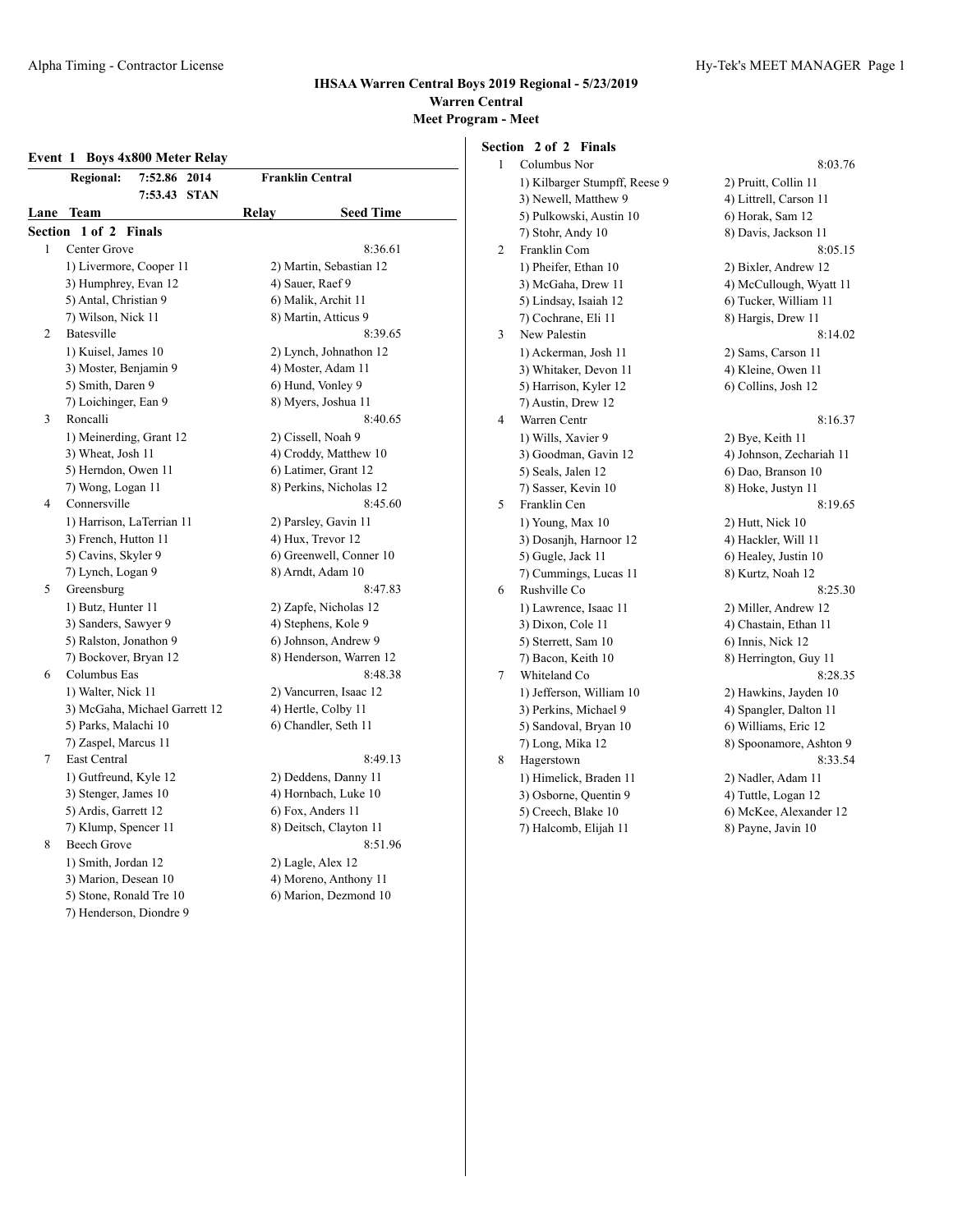# **Event 2 Boys 100 Meter Dash**

| 8 Advance: Top 2 Each Heat plus Next 3 Best Times |                                |    |                     |                  |  |
|---------------------------------------------------|--------------------------------|----|---------------------|------------------|--|
|                                                   | 10.63 2006<br><b>Regional:</b> |    | <b>Devin Pipkin</b> |                  |  |
|                                                   | 10.94<br><b>STAN</b>           |    |                     |                  |  |
| Lane                                              | <b>Name</b>                    |    | Yr School           | <b>Seed Time</b> |  |
| Heat                                              | 1 of 2 Prelims                 |    |                     |                  |  |
| 1                                                 | Allen, Tanner                  | 10 | Greenwood Co        | 11.50            |  |
| 2                                                 | Miltz, Collin                  | 11 | Shelbyville         | 11.42            |  |
| 3                                                 | Hornbach, Alex                 | 12 | <b>East Central</b> | 11.22            |  |
| 4                                                 | Horner, Cody                   | 12 | Columbus Eas        | 11.09            |  |
| 5                                                 | Martin, Haydn                  | 12 | Northeastern        | 11.18            |  |
| 6                                                 | Echols, Romeo                  | 12 | <b>Beech Grove</b>  | 11.37            |  |
| 7                                                 | Perkins, Erik                  | 10 | East Central        | 11.48            |  |
| 8                                                 | Puterbaugh, Gage               | 10 | Richmond            | 11.56            |  |
| Heat                                              | 2 of 2 Prelims                 |    |                     |                  |  |
| 1                                                 | Greiwe, Lance                  | 11 | Columbus Eas        | 11.55            |  |
| 2                                                 | Knowles, Richard               | 12 | <b>Triton Centr</b> | 11.46            |  |
| 3                                                 | Matheson, Gavin                | 12 | Center Grove        | 11.32            |  |
| 4                                                 | Stambaugh, Clay                | 10 | Center Grove        | 11.13            |  |
| 5                                                 | Hodge, Jordan                  | 12 | Warren Centr        | 11.15            |  |
| 6                                                 | Price, Elijah                  | 11 | Warren Centr        | 11.37            |  |
| 7                                                 | Cain, Trey                     | 12 | Rushville Co        | 11.46            |  |
| 8                                                 | Tschaenn, Hunter               | 10 | Franklin Cou        | 11.56            |  |

# **Event 3 Boys 110 Meter Hurdles**

|      | <b>8 Advance: Top 2 Each Heat plus Next 3 Best Times</b> |             |    |                     |                  |             |  |
|------|----------------------------------------------------------|-------------|----|---------------------|------------------|-------------|--|
|      | 14.01<br>Regional:                                       | 2013        |    | Justin Vetrto       |                  |             |  |
|      | 14.65                                                    | <b>STAN</b> |    |                     |                  |             |  |
| Lane | <b>Name</b>                                              |             |    | Yr School           | <b>Seed Time</b> |             |  |
| Heat | 1 of 2 Prelims                                           |             |    |                     |                  |             |  |
| 1    | Daugherty, Daniel                                        |             | 12 | Rising Sun          | 16.14            |             |  |
| 2    | Delp, Connor                                             |             | 10 | Center Grove        | 15.66            |             |  |
| 3    | Moorman, Chris                                           |             | 12 | Oldenburg Ac        | 15.39            |             |  |
| 4    | Quarles, Malachi                                         |             | 12 | Franklin Cen        | 14.29            | <b>STAN</b> |  |
| 5    | Pierce, Hayden                                           |             | 11 | Cambridge Ci        | 15.29            |             |  |
| 6    | Goines, Jalen                                            |             | 11 | Center Grove        | 15.50            |             |  |
| 7    | Springmeyer, Collin                                      |             | 11 | Greensburg          | 15.89            |             |  |
| 8    | Middlebrook, Tavon                                       |             | 12 | Indianapolis        | 16.36            |             |  |
| Heat | 2 of 2 Prelims                                           |             |    |                     |                  |             |  |
| 1    | Schafer, Evan                                            |             | 10 | Connersville        | 16.16            |             |  |
| 2    | Benedict, Dylan                                          |             | 12 | Centerville         | 15.74            |             |  |
| 3    | Hollis, Tyson                                            |             | 11 | Warren Centr        | 15.40            |             |  |
| 4    | Patton, Nick                                             |             | 12 | Greenwood Co        | 15.00            |             |  |
| 5    | Studer, Malachi                                          |             | 11 | <b>East Central</b> | 15.10            |             |  |
| 6    | Malone, Ben                                              |             | 11 | Columbus Nor        | 15.46            |             |  |
| 7    | Nobbe, Trent                                             |             | 12 | South Decatu        | 15.75            |             |  |
| 8    | Hallgarth, Keith                                         |             | 12 | Rushville Co.       | 16.24            |             |  |

# **Event 4 Boys 200 Meter Dash**

| <b>8 Advance: Top 2 Each Heat plus Next 5 Best Times</b> |                                |             |    |                     |                  |
|----------------------------------------------------------|--------------------------------|-------------|----|---------------------|------------------|
|                                                          | 21.64 2011<br><b>Regional:</b> |             |    | <b>Nick Stoner</b>  |                  |
|                                                          | 22.08                          | <b>STAN</b> |    |                     |                  |
| Lane                                                     | Name                           |             |    | Yr School           | <b>Seed Time</b> |
| Heat                                                     | 1 of 2 Prelims                 |             |    |                     |                  |
| 1                                                        | Carr, Bret                     |             |    | 12 Lawrenceburg     | 23.75            |
| 2                                                        | DeBaun, Dalton                 |             | 10 | Whiteland Co.       | 23.51            |
| 3                                                        | Bergman, Crase                 |             | 10 | Columbus Eas        | 23.43            |
| 4                                                        | Hodge, Jordan                  |             | 12 | Warren Centr        | 22.14            |
| 5                                                        | Hornbach, Alex                 |             | 12 | East Central        | 22.80            |
| 6                                                        | Echols, Romeo                  |             | 12 | <b>Beech Grove</b>  | 22.88            |
| 7                                                        | Riehle, Matthew                |             | 11 | Milan               | 23.66            |
| 8                                                        | Wood, Zack                     |             | 12 | Rushville Co        | 24.41            |
| Heat                                                     | 2 of 2 Prelims                 |             |    |                     |                  |
| 1                                                        | Martin, Haydn                  |             | 12 | Northeastern        | 24.09            |
| $\overline{c}$                                           | Gorham, Christian              |             | 12 | <b>Indian Creek</b> | 23.60            |
| 3                                                        | Given, Alec                    |             | 12 | Whiteland Co.       | 23.35            |
| 4                                                        | Wheat, Brandon                 |             | 9  | Center Grove        | 22.31            |
| 5                                                        | De St Jeor, Otto               |             | 10 | Warren Centr        | 22.33            |
| 6                                                        | Matheson, Gavin                |             | 12 | Center Grove        | 22.97            |
| 7                                                        | Cavins, Peyton                 |             | 10 | Milan               | 23.63            |
| 8                                                        | Cain, Trey                     |             | 12 | Rushville Co        | 24.17            |
|                                                          |                                |             |    |                     |                  |

# **Event 5 Boys 1600 Meter Run**

|      | <b>Regional:</b><br>4:13.63<br>2007 |    | <b>De'Sean Turner</b> |                  |
|------|-------------------------------------|----|-----------------------|------------------|
|      | 4:17.37<br><b>STAN</b>              |    |                       |                  |
| Lane | <b>Name</b>                         |    | Yr School             | <b>Seed Time</b> |
|      | <b>Section 1 of 1 Finals</b>        |    |                       |                  |
| 1    | Kilbarger Stumpff, Reese            | 9  | Columbus Nor          | 4:30.07          |
| 2    | Long, Mika                          | 12 | Whiteland Co          | 4:31.97          |
| 3    | Newell, Matthew                     | 9  | Columbus Nor          | 4:27.56          |
| 4    | Austin, Drew                        | 12 | New Palestin          | 4:27.75          |
| 5    | Wilson, Nick                        | 11 | Center Grove          | 4:28.44          |
| 6    | Collins, Josh                       |    | 12 New Palestin       | 4:29.81          |
| 7    | Healey, Justin                      | 10 | Franklin Cen          | 4:32.00          |
| 8    | Hargis, Drew                        | 11 | Franklin Com          | 4:34.56          |
| 9    | Baker, Matt                         | 11 | Shelbyville           | 4:37.77          |
| 10   | Niemeier, Parker                    | 12 | Greenfield-C          | 4:37.92          |
| 11   | Myers, Joshua                       | 11 | Batesville            | 4:39.55          |
| 12   | Hughes, Damon                       | 10 | Jac-Cen-Del           | 4:45.15          |
| 13   | Ardis, Garrett                      | 12 | East Central          | 4:45.99          |
| 14   | Miller, Andrew                      | 12 | Rushville Co          | 4:46.82          |
| 15   | Bertsch, Trenton                    | 11 | Cambridge Ci          | 4:50.38          |
| 16   | Stanley, Kyle                       | 9  | Rushville Co          | 4:50.51          |
|      |                                     |    |                       |                  |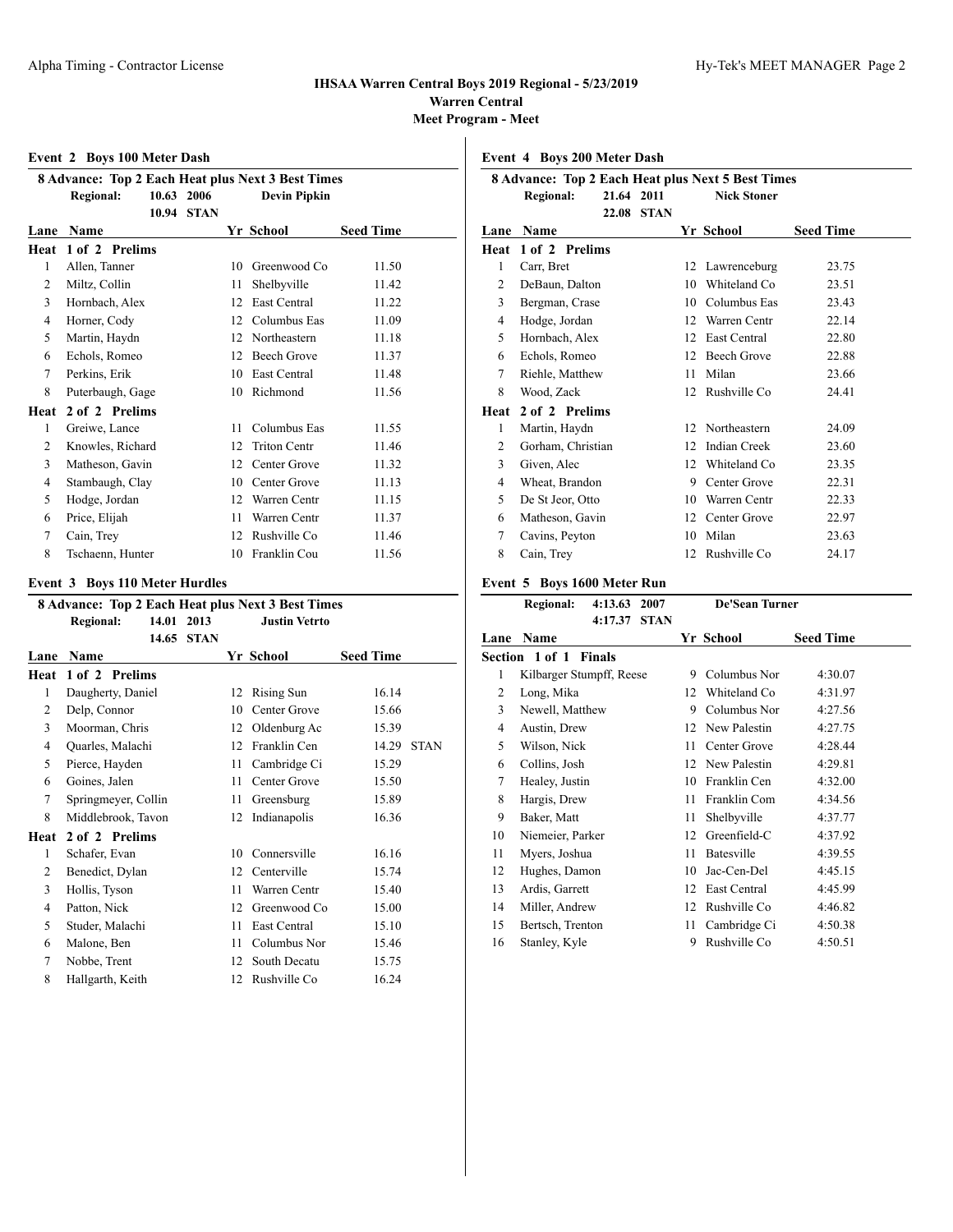#### **Event 6 Boys 4x100 Meter Relay**

|      | <b>Regional:</b><br>41.93 2016           |       | <b>Franklin Central</b>     |
|------|------------------------------------------|-------|-----------------------------|
|      | A DeRidder, K Idele, T Padgett, R Ritter |       |                             |
|      | 42.54 STAN                               |       |                             |
| Lane | Team                                     | Relay | <b>Seed Time</b>            |
|      | Section 1 of 2 Finals                    |       |                             |
| 1    | Connersville                             |       | 46.22                       |
|      | 1) Schafer, Evan 10                      |       | 2) Branstetter, Rudy 9      |
|      | 3) Sizemore, Colten 10                   |       | 4) Dobbins-Parks, Cameron 9 |
|      | 5) Turney, Hayden 9                      |       | 6) Toole, Warren 12         |
| 2    | Rushville Co                             |       | 45.68                       |
|      | 1) Carr, Tyreke 9                        |       | 2) Wood, Zack 12            |
|      | 3) Nowlin-Smith, Casey 11                |       | 4) Cain, Trey 12            |
|      | 5) Hay, Josiah 10                        |       | 6) Griffith, Colton 10      |
|      | 7) Payne, Carter 12                      |       | 8) Smith, Jordan 12         |
| 3    | Batesville                               |       | 45.48                       |
|      | 1) Riffle, Isaiah 11                     |       | 2) Heiser, Justin 11        |
|      | 3) Laymon, Charles 11                    |       | 4) Haskamp, Samuel 12       |
|      | 5) Patel, Manav 11                       |       | 6) Meyers, Kent 10          |
|      | 7) Schebler, Benjamin 10                 |       | 8) Myers, Tyler 12          |
| 4    | <b>Indian Creek</b>                      |       | 44.96                       |
|      | 1) Gorham, Christian 12                  |       | 2) Smith, Bryce 12          |
|      | 3) Gorham, Jordan 10                     |       | 4) Schaub, Avery 11         |
|      | 5) Woods, Bryce 12                       |       | 6) Hyeonggi, Leo 11         |
| 5    | <b>Triton Centr</b>                      |       | 45.00                       |
|      | 1) Crouse, Stewart 12                    |       | 2) Walters, Trent 11        |
|      | 3) Borinstein, Beau 12                   |       | 4) Knowles, Richard 12      |
|      | 5) Hackworth, Brady 9                    |       | 6) Blake, Jaquan 9          |
|      | 7) Steele, David 10                      |       | 8) Martin, Zack 10          |
| 6    | Greensburg                               |       | 45.06                       |
|      | 1) Austin, Daimon 11                     |       | 2) Pavy, Vincent 12         |
|      | 3) Woods, Joey 12                        |       | 4) Woods, Jalen 10          |
|      | 5) Koester, Adam 10                      |       |                             |
| 7    | Richmond                                 |       | 45.87                       |
|      | 1) Holguin, Julian 12                    |       | 2) Jett, Koream 11          |
|      | 3) Puterbaugh, Gage 10                   |       | 4) Narcisse, Vincent 11     |
|      | 5) Snedigar, Alec 12                     |       | 6) Taylor, Jewell 11        |

### **Section 2 of 2 Finals** 1 Roncalli 44.11 1) Garnett, Aaron 9 2) Woodruff, Daniel 12 3) Johnson, Austin 12 4) White, Brandon 12 5) Lopez, Daniel 11 6) Hooten, Zander 9 7) Looney, Aidan 11 8) Johnson, Nick 12 2 East Central 43.60 1) Perkins, Erik 10 2) Ludwig, Chase 11 3) Goeldner, Keiton 12 4) Hornbach, Alex 12 5) Moster, Oliver 11 6) Nowlin, Andrew 10 7) Griffin, Nathan 10 8) Hornbach, Luke 10 3 Whiteland Co 43.56 1) Given, Alec 12 2) DeBaun, Dalton 10 3) Singleton, Desmen 10 4) Valentine, Chase 10 5) Thomas, Tristan 10 6) Brown, Jacob 11 7) Anness, Hunter 10 8) Singh, Jagroop 12

4 Warren Centr 42.61 1) Price, Elijah 11 2) Purcell, Roman 11 3) Hodge, Jordan 12 4) Shannon, Tylan 12 5) De St Jeor, Otto 10 6) Durrett, Antwon 10 7) Edwards, Cedrick 11 8) Manneh Yillah, Mbye Emmanuel 5 Center Grove 42.68 1) Delp, Connor 10 2) Matheson, Gavin 12 3) Wheat, Brandon 9 4) Stambaugh, Clay 10 5) Hohlt, Sam 12 6) Kennedy, Aidan 12 6 Shelbyville 43.49 1) Sims, Elijah 11 2) Clark, Tim 12 3) McKenney, Tyson 12 4) Miltz, Collin 11 5) Lux, Joe 11 6) Quellhorst, Jayce 12 7) Price, Sam 9 8) Long, Ethan 12 7 Columbus Nor 43.66 1) Spalding, Hunter 12 2) Lawson, Felix 11 3) Malone, Ben 11 4) Riley, Luke 12 5) Jolley, Daveed 11 6) Alejandro, Giovani 11 7) Terrell, Preston 10 8 Columbus Eas 44.20 1) Settle, Tyler 11 2) Horner, Cody 12 3) Greiwe, Lance 11 4) Koopman, Elliot 10 5) Lloyd, Anthony 9 6) Ryan, Sean 10 7) Duffy, Rocco 9 8) Rupp, Owen 12

7) Brooks, Ayden 10

- 9 Beech Grove 44.36 1) Spriggs, Daniel 12 2) Washington, Teron 11 3) Echols, Romeo 12 4) Smith, Malcolm 10 5) Johnson, Keyonni 11 6) Richart, Aaron 10
-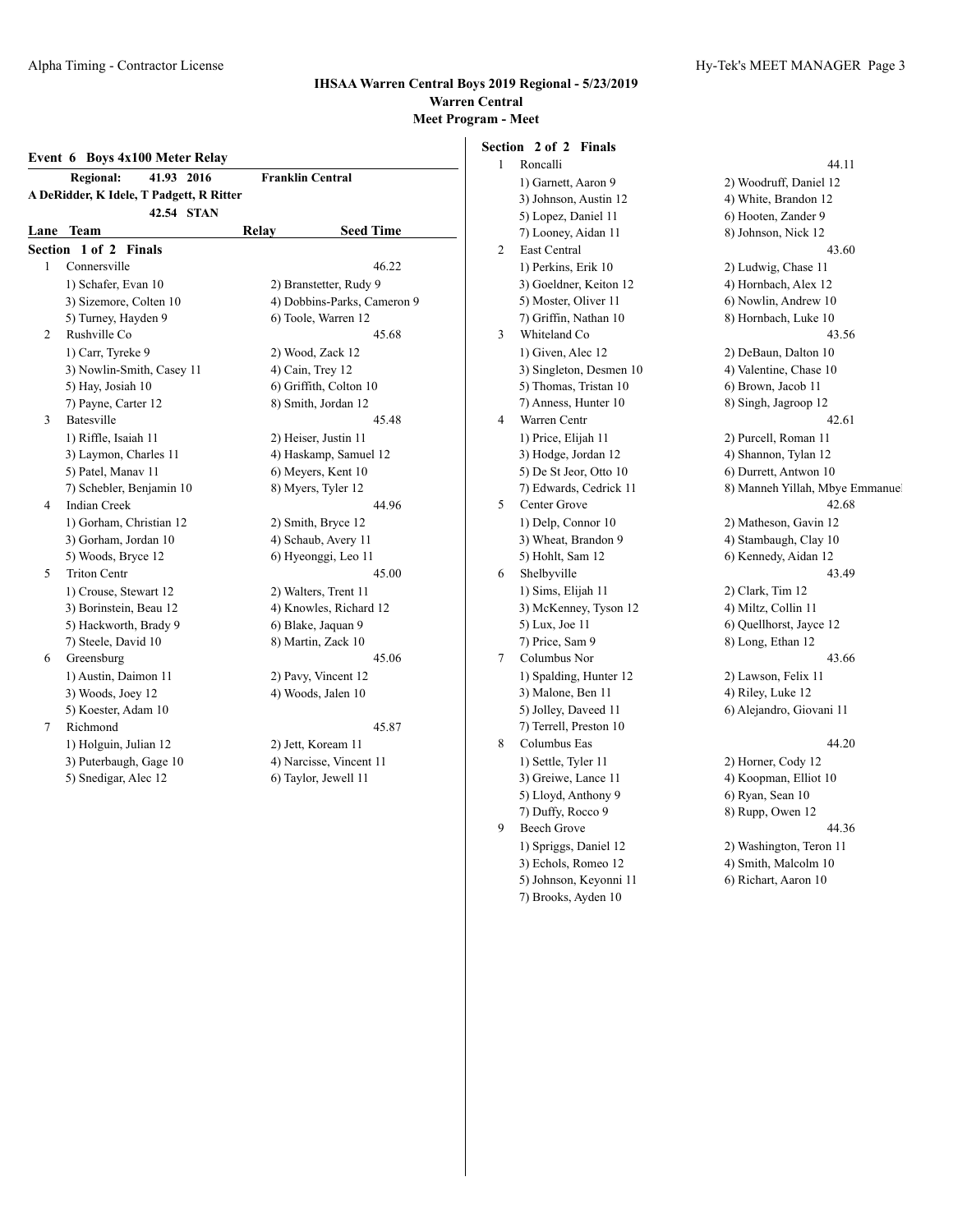**Event 7 Boys 400 Meter Dash**

|                | <b>Regional:</b>      | 47.74 2011 |             |    | <b>Chris Giesting</b> |                  |
|----------------|-----------------------|------------|-------------|----|-----------------------|------------------|
|                |                       | 49.40      | <b>STAN</b> |    |                       |                  |
| Lane           | Name                  |            |             |    | Yr School             | <b>Seed Time</b> |
|                | Section 1 of 2 Finals |            |             |    |                       |                  |
| 1              | Yazel, Jonah          |            |             | 11 | Whiteland Co          | 52.85            |
| $\overline{2}$ | Willham, Nick         |            |             | 12 | Greenwood Co          | 52.61            |
| 3              | Kuisel, James         |            |             | 10 | Batesville            | 52.39            |
| $\overline{4}$ | Cox, Dylan            |            |             | 12 | Connersville          | 52.26            |
| 5              | Dunaway, Dylan        |            |             | 12 | <b>Union County</b>   | 52.27            |
| 6              | Chandler, Seth        |            |             | 11 | Columbus Eas          | 52.34            |
| 7              | Martin, Haydn         |            |             | 12 | Northeastern          | 52.66            |
| 8              | Duvalle, Adrian       |            |             | 10 | Warren Centr          | 53.15            |
|                | Section 2 of 2 Finals |            |             |    |                       |                  |
| 1              | Deitsch, Clayton      |            |             | 11 | East Central          | 51.98            |
| 2              | Spalding, Hunter      |            |             | 12 | Columbus Nor          | 51.23            |
| 3              | Spriggs, Daniel       |            |             | 12 | Beech Grove           | 51.20            |
| $\overline{4}$ | Riehle, Matthew       |            |             | 11 | Milan                 | 50.13            |
| 5              | Schonauer, Laine      |            |             | 12 | New Palestin          | 50.25            |
| 6              | Logan, Lex            |            |             | 12 | Greenwood Co          | 50.28            |
| 7              | Ogega, Charlie        |            |             | 12 | Center Grove          | 51.47            |
| 8              | Arnold, William       |            |             | 11 | Warren Centr          | 52.11            |

# **Event 8 Boys 300 Meter Hurdles**

|                       | <b>Regional:</b>      | 37.23 | 2008        | <b>D'Juan RIchardson</b> |               |                  |             |
|-----------------------|-----------------------|-------|-------------|--------------------------|---------------|------------------|-------------|
|                       |                       | 39.01 | <b>STAN</b> |                          |               |                  |             |
| Lane                  | Name                  |       |             |                          | Yr School     | <b>Seed Time</b> |             |
| Section 1 of 2 Finals |                       |       |             |                          |               |                  |             |
| 1                     | Moorman, Chris        |       |             | 12                       | Oldenburg Ac  | 43.13            |             |
| 2                     | Brock, William        |       |             | 12                       | Whiteland Co. | 42.65            |             |
| 3                     | Schafer, Evan         |       |             | 10                       | Connersville  | 42.53            |             |
| 4                     | Turentine, Mark       |       |             | 11                       | Warren Centr  | 41.68            |             |
| 5                     | Bogan, Brady          |       |             | 11                       | Franklin Cou  | 41.84            |             |
| 6                     | Jellison, Jonathan    |       |             | 11                       | Centerville   | 41.88            |             |
| 7                     | Meyer, Mitch          |       |             | 10                       | Lawrenceburg  | 43.07            |             |
| 8                     | Robinson, Travis      |       |             | 10                       | Whiteland Co. | 43.27            |             |
|                       | Section 2 of 2 Finals |       |             |                          |               |                  |             |
| 1                     | Hollis, Tyson         |       |             | 11                       | Warren Centr  | 41.68            |             |
| 2                     | Rupp, Owen            |       |             | 12                       | Columbus Eas  | 41.07            |             |
| 3                     | Robinson, Holden      |       |             | 12                       | Hagerstown    | 40.74            |             |
| 4                     | Quarles, Malachi      |       |             | 12                       | Franklin Cen  | 38.64            | <b>STAN</b> |
| 5                     | Hohlt, Sam            |       |             | 12                       | Center Grove  | 39.80            |             |
| 6                     | Delp, Connor          |       |             | 10                       | Center Grove  | 40.51            |             |
| 7                     | Ludwig, Chase         |       |             | 11                       | East Central  | 41.21            |             |
| 8                     | Middlebrook, Tavon    |       |             | 12                       | Indianapolis  | 41.68            |             |
|                       |                       |       |             |                          |               |                  |             |

#### **Event 9 Boys 800 Meter Run**

|                | <b>Regional:</b>      | 1:51.81 | 2014        |    | <b>Daniel Kuhn</b> |                  |
|----------------|-----------------------|---------|-------------|----|--------------------|------------------|
|                |                       | 1:56.32 | <b>STAN</b> |    |                    |                  |
| Lane           | Name                  |         |             |    | Yr School          | <b>Seed Time</b> |
|                | Section 1 of 1 Finals |         |             |    |                    |                  |
| 1А             | Moster, Adam          |         |             | 11 | Batesville         | 1:58.25          |
| 1B             | Pheifer, Ethan        |         |             | 10 | Franklin Com       | 2:00.76          |
| 1C             | Tuttle, Logan         |         |             | 12 | Hagerstown         | 2:02.95          |
| 1 <sub>D</sub> | Lawrence, Isaac       |         |             | 11 | Rushville Co       | 2:06.39          |
| 2A             | McCauley, Zachary     |         |             | 12 | Greenwood Co       | 1:59.29          |
| 2B             | Horak, Sam            |         |             | 12 | Columbus Nor       | 2:00.99          |
| 2C             | Whitaker, Devon       |         |             | 11 | New Palestin       | 2:04.01          |
| 2D             | Lynch, Johnathon      |         |             | 12 | Batesville         | 2:06.72          |
| 3A             | Martin, Sebastian     |         |             | 12 | Center Grove       | 2:00.33          |
| 3B             | Littrell, Carson      |         |             | 11 | Columbus Nor       | 2:01.76          |
| 3C             | Kleine, Owen          |         |             | 11 | New Palestin       | 2:04.56          |
| 3D             | Chastain, Ethan       |         |             | 11 | Rushville Co       | 2:07.36          |
| 4A             | Decker, Nathan        |         |             | 12 | Indian Creek       | 2:00.46          |
| 4B             | McCullough, Wyatt     |         |             | 11 | Franklin Com       | 2:01.95          |
| 4C             | Johnson, Zechariah    |         |             | 11 | Warren Centr       | 2:04.58          |
| 4D             | Butz, Hunter          |         |             | 11 | Greensburg         | 2:07.95          |
|                |                       |         |             |    |                    |                  |

# **Event 10 Boys 3200 Meter Run**

|      | <b>Regional:</b>             | 8:57.78 | 2004        | <b>Christian Wagner</b> |              |                  |
|------|------------------------------|---------|-------------|-------------------------|--------------|------------------|
|      |                              | 9:19.38 | <b>STAN</b> |                         |              |                  |
| Lane | <b>Name</b>                  |         |             |                         | Yr School    | <b>Seed Time</b> |
|      | <b>Section 1 of 1 Finals</b> |         |             |                         |              |                  |
| 1    | Bye, Keith                   |         |             | 11                      | Warren Centr | 10:09.11         |
| 2    | Tucker, William              |         |             | 11                      | Franklin Com | 10:09.81         |
| 3    | Jefferson, William           |         |             | 10                      | Whiteland Co | 9:33.23          |
| 4    | James, Jacob                 |         |             | 11                      | Waldron      | 9:33.71          |
| 5    | Sluys, John                  |         |             | 12                      | Columbus Nor | 9:38.58          |
| 6    | Perkins, Nicholas            |         |             | 12                      | Roncalli     | 9:43.64          |
| 7    | Poludasu, Rishi              |         |             | 12                      | Columbus Nor | 10:10.85         |
| 8    | Long, Mika                   |         |             | 12                      | Whiteland Co | 10:13.30         |
| 9    | Kinnaman, Conner             |         |             | 11                      | Greenfield-C | 10:13.76         |
| 10   | Dixon, Cole                  |         |             | 11                      | Rushville Co | 10:15.92         |
| 11   | Bixler, Andrew               |         |             | 12                      | Franklin Com | 10:17.41         |
| 12   | Loichinger, Ean              |         |             | 9                       | Batesville   | 10:21.25         |
| 13   | McCullum, Dylan              |         |             | 11                      | Cambridge Ci | 10:22.26         |
| 14   | McGriff, Payton              |         |             | 11                      | Cambridge Ci | 10:24.13         |
| 15   | Ardis, Garrett               |         |             | 12                      | East Central | 10:47.32         |
| 16   | Kuntz, Tyler                 |         |             | 10                      | Oldenburg Ac | 11:02.02         |
|      |                              |         |             |                         |              |                  |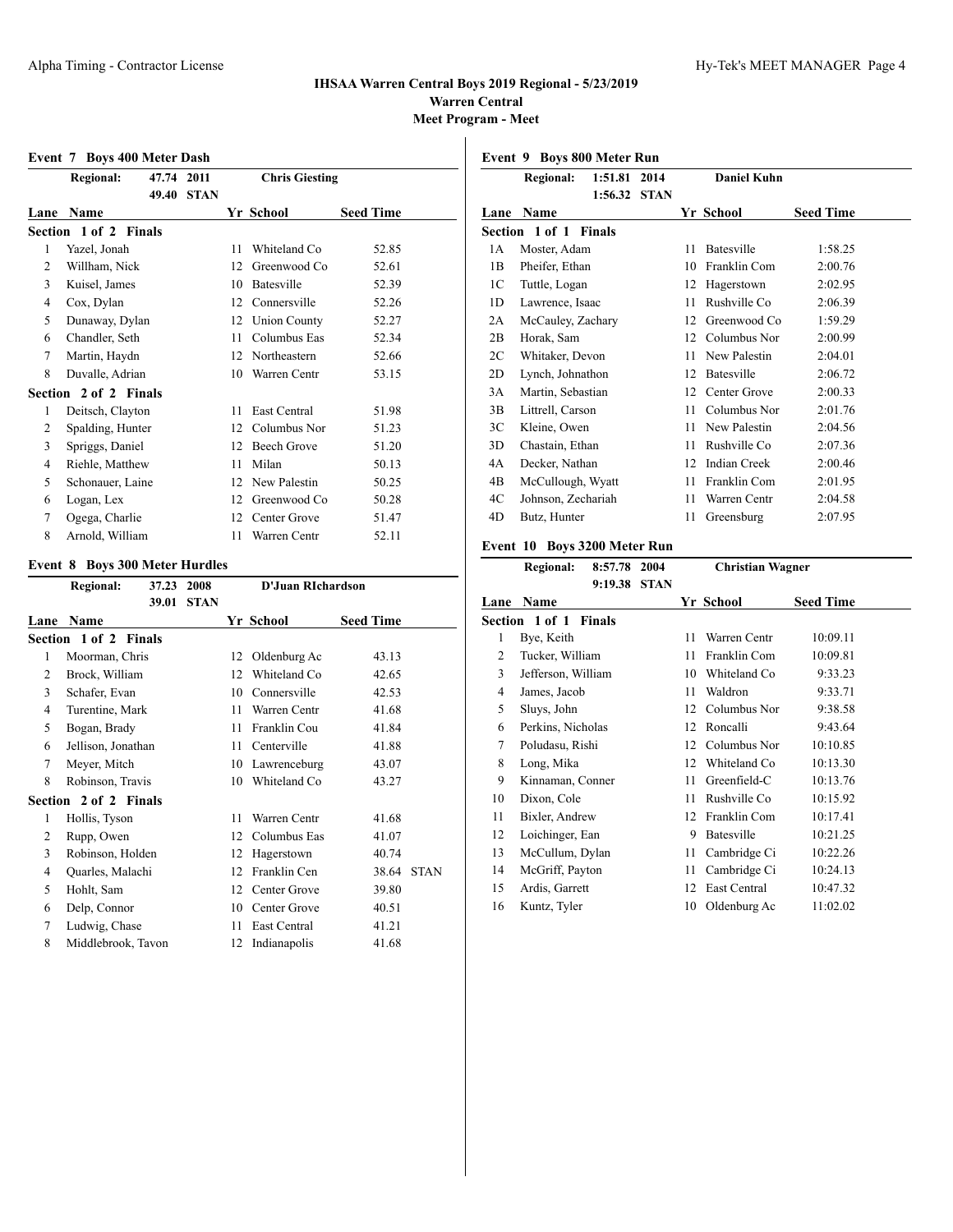### **Event 11 Boys 4x400 Meter Relay**

|                | 3:19.17<br><b>Regional:</b><br>2007     | <b>Franklin Central</b>   |
|----------------|-----------------------------------------|---------------------------|
|                | J Mitchell, D Willis, M Dunten, A Scott |                           |
|                | 3:20.44<br><b>STAN</b>                  |                           |
| Lane           | Team                                    | Relay<br><b>Seed Time</b> |
| Section        | $1$ of $2$<br>Finals                    |                           |
| 1              | Connersville                            | 3:39.97                   |
|                | 1) Schafer, Evan 10                     | 2) Colassaco, Braylind 9  |
|                | 3) Cox, Dylan 12                        | 4) Harrison, LaTerrian 11 |
|                | 5) Wickes, Garrett 11                   | 6) Branstetter, Rudy 9    |
|                | 7) Dobbins-Parks, Cameron 9             | 8) Parsley, Gavin 11      |
| 2              | Whiteland Co                            | 3:36.52                   |
|                | 1) Niccum, Ewan 10                      | 2) Yazel, Jonah 11        |
|                | 3) Williams, Eric 12                    | 4) Spangler, Dalton 11    |
|                | 5) Valentine, Chase 10                  | 6) King, Joel 12          |
|                | 7) DeBaun, Dalton 10                    | 8) Given, Alec 12         |
| 3              | Hagerstown                              | 3:34.79                   |
|                | 1) Robinson, Holden 12                  | 2) Tuttle, Logan 12       |
|                | 3) Napier, Dylan 12                     | 4) Favorite, Jaylon 11    |
|                | 5) Caudill, Roger 9                     | 6) McKee, Alexander 12    |
|                | 7) Sherrow, Zack 12                     | 8) Lovvorn, Caleb 10      |
| $\overline{4}$ | Batesville                              | 3:33.96                   |
|                | 1) Moster, Adam 11                      | 2) Myers, Tyler 12        |
|                | 3) Lynch, Johnathon 12                  | 4) Kuisel, James 10       |
|                | 5) Laymon, Charles 11                   | 6) Haskamp, Samuel 12     |
|                | 7) Saravanan, Kavin 10                  | 8) Riffle, Isaiah 11      |
| 5              | Franklin Cen                            | 3:34.61                   |
|                | 1) Parkhurst, Alex 9                    | 2) Brinker, Steven 11     |
|                | 3) Kamara, Ahmad 11                     | 4) Coney, Joseph 10       |
|                | 5) Quarles, Malachi 12                  | 6) Kamara, Usman 10       |
|                | 7) Dosanjh, Harnoor 12                  |                           |
| 6              | Columbus Nor                            | 3:34.78                   |
|                | 1) Spalding, Hunter 12                  | 2) Riley, Luke 12         |
|                | 3) Kestler, Noah 12                     | 4) Malone, Ben 11         |
|                | 5) Newell, Matthew 9                    | 6) Littrell, Carson 11    |
| 7              | Rushville Co                            | 3:37.00                   |
|                | 1) Tague, Carter 9                      | 2) Lawrence, Isaac 11     |
|                | 3) Wood, Zack 12                        | 4) Chastain, Ethan 11     |
|                | 5) Hay, Connor 12                       | 6) Bousman, Adam 10       |
|                | 7) Smith, Jordan 12                     | 8) Cain, Trey 12          |
| 8              | Franklin Cou                            | 3:43.40                   |
|                | 1) Marshall, Harvey 11                  | 2) Meier, Denver 10       |
|                | 3) Bogan, Brady 11                      | 4) Tschaenn, Hunter 10    |
|                | 5) Rapp, Cole 11                        | 6) Stacy, Lucas 10        |
|                | 7) Klusman, Cole 11                     | 8) Herrmann, Austin 12    |

### **Section 2 of 2 Finals** 1 Roncalli 3:32.45 1) Wheat, Josh 11 2) Woodruff, Daniel 12 3) Johnson, Austin 12 4) White, Brandon 12 5) Carr, Sam 11 6) Herndon, Owen 11 7) Volk, Alex 12 8) Latimer, Grant 12 2 New Palestin 3:31.46 1) Schonauer, Laine 12 2) Sams, Carson 11  $3)$  Collins, Josh 12  $\qquad\qquad\qquad$  4) Austin, Drew 12 5) Whitaker, Devon 11 6) Harsin, Dylan 10 7) Kleine, Owen 11 8) Large, Ryker 10 3 East Central 3:30.94 1) Hornbach, Alex 12 2) Deitsch, Clayton 11 3) Perkins, Erik 10 4) Ludwig, Chase 11 5) Goeldner, Keiton 12 6) Nowlin, Andrew 10 7) Griffin, Nathan 10 8) Hornbach, Luke 10 4 Center Grove 3:28.43 1) Delp, Connor 10 2) Keith, Jacob 12 3) Hohlt, Sam 12 4) Matheson, Gavin 12 5) Gabehart, Brandon 9 6) Mullendore, Andreas 9 7) Hohlt, Ty 10 8) Ogega, Charlie 12 5 Warren Centr 3:29.79 1) Duvalle, Adrian 10 2) De St Jeor, Otto 10 3) Arnold, William 11 4) Ferrell, Isaiah 11 5) Perkins-Sullivan, Keon 10 6) Hodge, Jordan 12 7) Turentine, Mark 11 8) Shannon, Tylan 12 6 Greenwood Co 3:30.06 1) Logan, Lex 12 2) McCauley, Zachary 12 3) Willham, Nick 12 4) Patton, Nick 12 5) Graber, Jonathan 12 6) Hommell, Luke 10 7) Brown, Gabe 12 8) Brazelton, Joey 11 7 Columbus Eas 3:32.44 1) Parks, Malachi 10 2) Rupp, Owen 12 3) Chandler, Seth 11 4) Bergman, Crase 10 5) Lloyd, Anthony 9 6) Ryan, Sean 10 7) Zaspel, Marcus 11 8) Vancurren, Isaac 12 8 Shelbyville 3:33.48 1) Lux, Joe 11 2) McKenney, Tyson 12 3) Miltz, Collin 11 4) Long, Ethan 12 5) Sims, Elijah 11 6) Price, Sam 9

7) Clark, Tim 12 8) Weirauch, Ben 11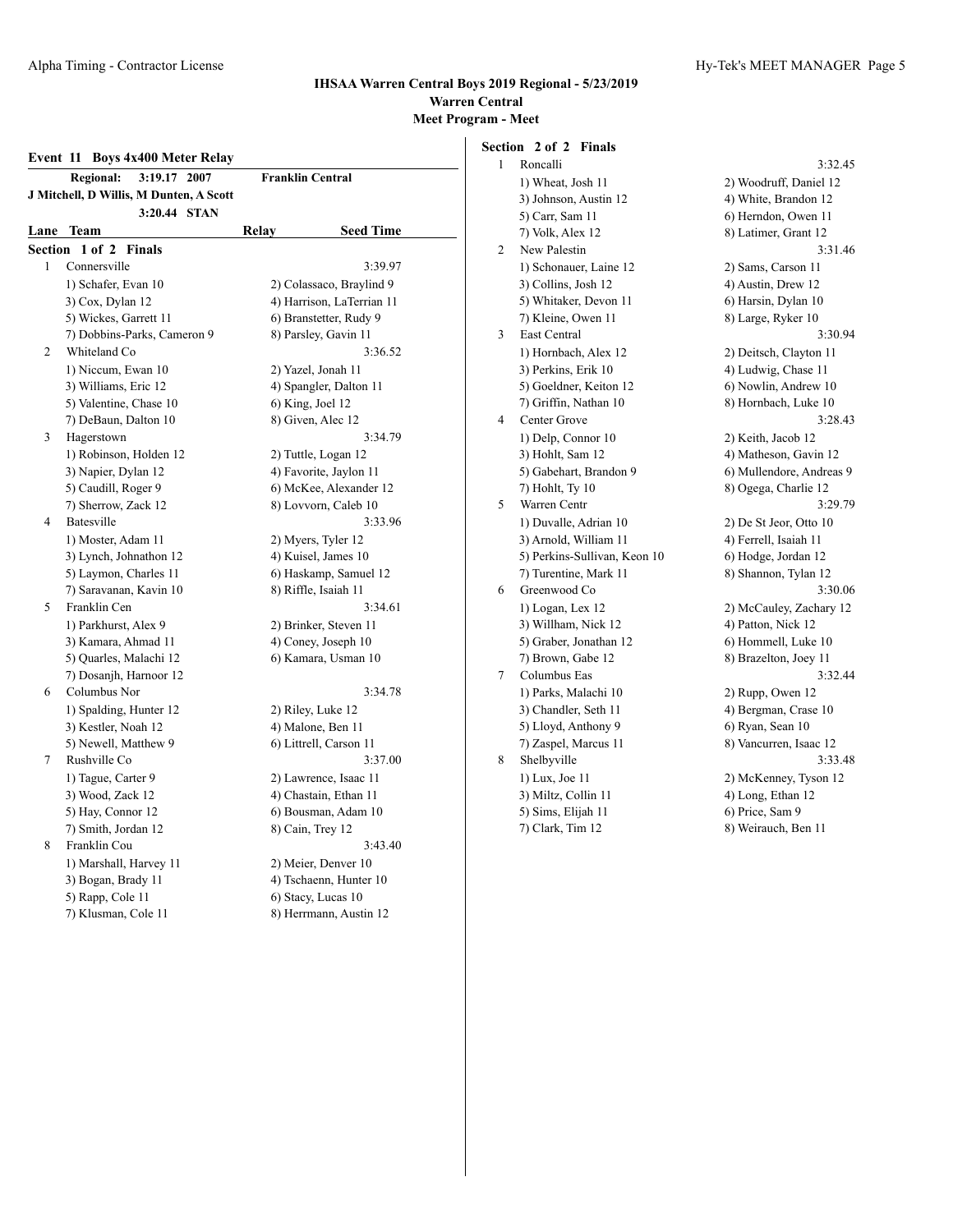#### **Event 12 Boys Long Jump**

|        | <b>Regional:</b><br>$23 - 06$<br>2004 |             |    | <b>Tyler Skelton</b> |                  |             |
|--------|---------------------------------------|-------------|----|----------------------|------------------|-------------|
|        | 22-04.75                              | <b>STAN</b> |    |                      |                  |             |
| Pos    | Name                                  |             |    | Yr School            | <b>Seed Mark</b> |             |
| Flight | 1 of 2 Finals                         |             |    |                      |                  |             |
| 1      | Martin, Zack                          |             | 10 | <b>Triton Centr</b>  | 20-04.75         |             |
| 2      | Keith, Jacob                          |             | 12 | Center Grove         | 20-06.25         |             |
| 3      | Hooten, Zander                        |             | 9  | Roncalli             | 20-09.25         |             |
| 4      | Roehling, Lucas                       |             | 12 | Center Grove         | 21-03.50         |             |
| 5      | DeBaun, Dalton                        |             | 10 | Whiteland Co         | 21-04.25         |             |
| 6      | Bergman, Crase                        |             | 10 | Columbus Eas         | 21-05.25         |             |
| 7      | Johnson, Chaz                         |             | 12 | Northeastern         | 21-05.25         |             |
| 8      | Schatzle, Jacob                       |             | 9  | Franklin Cou         | 21-05.50         |             |
| 9      | Price, Elijah                         |             | 11 | Warren Centr         | 22-10.00         | <b>STAN</b> |
| Flight | 2 of 2 Finals                         |             |    |                      |                  |             |
| 1      | Jellison, Jonathan                    |             | 11 | Centerville          | 19-04.75         |             |
| 2      | Austin, Daimon                        |             | 11 | Greensburg           | 19-06.00         |             |
| 3      | McFee, Lucas                          |             | 12 | Oldenburg Ac         | 19-11.00         |             |
| 4      | Jett, Koream                          |             | 11 | Richmond             | 19-11.00         |             |
| 5      | Looney, Aidan                         |             | 11 | Roncalli             | 20-01.50         |             |
| 6      | Bowlby, Tyler                         |             | 10 | Waldron              | 20-02.50         |             |
| 7      | Hardiman, Xavier                      |             | 11 | Indianapolis         | 20-04.75         |             |

# **Event 13 Boys High Jump**

| $6 - 11$<br>Regional: | 1992        |    | <b>David Hurt</b>   |                  |             |
|-----------------------|-------------|----|---------------------|------------------|-------------|
| $6 - 04.50$           | <b>STAN</b> |    |                     |                  |             |
| Name                  |             |    |                     | <b>Seed Mark</b> |             |
| Flight 1 of 1 Finals  |             |    |                     |                  |             |
| Aaron, Spencer        |             | 11 | Greenwood Co        | $5 - 10.00$      |             |
| Johnson, Keyonni      |             | 11 | <b>Beech Grove</b>  | $5 - 10.00$      |             |
| Boor, Garrett         |             | 12 | Jac-Cen-Del         | $5 - 10.00$      |             |
| Gallagher, Sam        |             | 10 | Roncalli            | $5 - 10.00$      |             |
| Wroblewski, Bret      |             | 12 | North Decatu        | 5-10.00          |             |
| Fisher, Caylor        |             | 12 | Northeastern        | $5-10.00$        |             |
| Napier, Dylan         |             | 12 | Hagerstown          | 5-10.00          |             |
| Crouch, Eli           |             | 9  | Roncalli            | $5 - 10.00$      |             |
| Gentry, Zander        |             | 11 | Columbus Eas        | $5 - 10.00$      |             |
| Gunter, William       |             | 10 | Batesville          | $5 - 10.00$      |             |
| Williams, Ethan       |             | 10 | <b>Indian Creek</b> | $6 - 00.00$      |             |
| Meyers, Kent          |             | 10 | Batesville          | $6 - 00.00$      |             |
| Bragg, John           |             | 11 | Hauser              | $6 - 00.00$      |             |
| Lloyd, Anthony        |             | 9  | Columbus Eas        | $6 - 00.00$      |             |
| Baker, David          |             | 11 | Indianapolis        | 6-01.00          |             |
| Settlemyre, Ben       |             | 12 | Indianapolis        | $6 - 01.00$      |             |
| Pierce, Hayden        |             | 11 | Cambridge Ci        | $6 - 02.00$      |             |
| Drake, Drew           |             | 11 | Southwestern        | $6 - 02.00$      |             |
| Stephens, Brion       |             | 9  | Warren Centr        | $6 - 02.00$      |             |
| Keith, Jacob          |             | 12 | Center Grove        | $6 - 02.00$      |             |
| Studer, Malachi       |             | 11 | East Central        | $6 - 04.00$      |             |
| Terrell, Preston      |             | 10 | Columbus Nor        | $6 - 06.00$      | <b>STAN</b> |
|                       |             |    |                     | Yr School        |             |

# **Event 14 Boys Discus Throw**

|        | <b>Regional:</b>       | 184-02 | 2012        | <b>Dyrek Chowning</b> |                     |                  |             |
|--------|------------------------|--------|-------------|-----------------------|---------------------|------------------|-------------|
|        |                        | 159-10 | <b>STAN</b> |                       |                     |                  |             |
| Pos    | Name                   |        |             |                       | Yr School           | <b>Seed Mark</b> |             |
| Flight | 1 of 2 Finals          |        |             |                       |                     |                  |             |
| 1      | Bedel, Adam            |        |             | 12                    | <b>Batesville</b>   | $124 - 10$       |             |
| 2      | Lawler, Nick           |        |             | 11                    | Rushville Co        | 126-03           |             |
| 3      | Adams, Mark            |        |             | 12                    | South Ripley        | 127-06           |             |
| 4      | Helm, Tate             |        |             | 12                    | Greenfield-C        | 135-07           |             |
| 5      | Robinson, Brendan      |        |             | 12                    | Connersville        | 136-02           |             |
| 6      | Sandusky, David        |        |             | 10                    | Columbus Nor        | 137-07           |             |
| 7      | Sevier, Garrett        |        |             | 12                    | Whiteland Co.       | 138-05           |             |
| Flight | 2 of 2 Finals          |        |             |                       |                     |                  |             |
| 1      | Golliher, Ryan         |        |             | 12                    | Hagerstown          | 139-00           |             |
| 2      | Beers, Logan           |        |             | 11                    | Whiteland Co.       | 143-05           |             |
| 3      | Clevenger, Richard     |        |             | 10                    | New Palestin        | 144-03           |             |
| 4      | Brooks, Evan           |        |             | 11                    | Center Grove        | 145-10           |             |
| 5      | Booker, Austin         |        |             | 10                    | Center Grove        | 146-07           |             |
| 6      | Medlock, Michael       |        |             | 12                    | <b>East Central</b> | 148-03           |             |
| 7      | Fryar, Josh            |        |             | 11                    | <b>Beech Grove</b>  | 150-04           |             |
| 8      | Williams, Dalen        |        |             | 11                    | Waldron             | 151-05           |             |
| 9      | Perkins-Sullivan, Keon |        |             | 10                    | Warren Centr        | 163-04           | <b>STAN</b> |
|        |                        |        |             |                       |                     |                  |             |

# **Event 15 Boys Shot Put**

|        | 64-08<br><b>Regional:</b> | 2007        |    | <b>Ben Stephen</b> |                  |             |
|--------|---------------------------|-------------|----|--------------------|------------------|-------------|
|        | 53-05.50                  | <b>STAN</b> |    |                    |                  |             |
| Pos    | Name                      |             |    | Yr School          | <b>Seed Mark</b> |             |
|        | Flight 1 of 2 Finals      |             |    |                    |                  |             |
| 1      | Locke, Jadon              |             | 11 | Hagerstown         | 44-08.00         |             |
| 2      | Lahmann, Joseph           |             | 12 | Seton Cathol       | 45-11.50         |             |
| 3      | Cox, Jordan               |             | 9  | Center Grove       | 46-01.50         |             |
| 4      | Sandusky, David           |             | 10 | Columbus Nor       | 46-04.00         |             |
| 5      | Boone, Matt               |             | 9  | Greensburg         | 46-04.25         |             |
| 6      | Pruitt, Nathan            |             | 10 | South Dearbo       | 46-06.25         |             |
| 7      | Perkins-Sullivan, Keon    |             | 10 | Warren Centr       | 47-05.25         |             |
| Flight | 2 of 2 Finals             |             |    |                    |                  |             |
| 1      | Steele, Carson            |             | 10 | Center Grove       | 48-08.00         |             |
| 2      | Medlock, Michael          |             | 12 | East Central       | 49-11.00         |             |
| 3      | Keevers, Tucker           |             | 10 | New Palestin       | 50-03.00         |             |
| 4      | Maxwell, Leo              |             | 9  | East Central       | 51-00.00         |             |
| 5      | Fryar, Josh               |             | 11 | <b>Beech Grove</b> | 51-03.00         |             |
| 6      | Helm, Tate                |             | 12 | Greenfield-C       | 52-09.00         |             |
| 7      | Wells, Randy              |             | 11 | Warren Centr       | 53-03.00         |             |
| 8      | Golliher, Ryan            |             | 12 | Hagerstown         | 53-11.00         | <b>STAN</b> |
| 9      | Smith, Tucker             |             | 9  | Columbus Nor       | 57-09.00         | <b>STAN</b> |